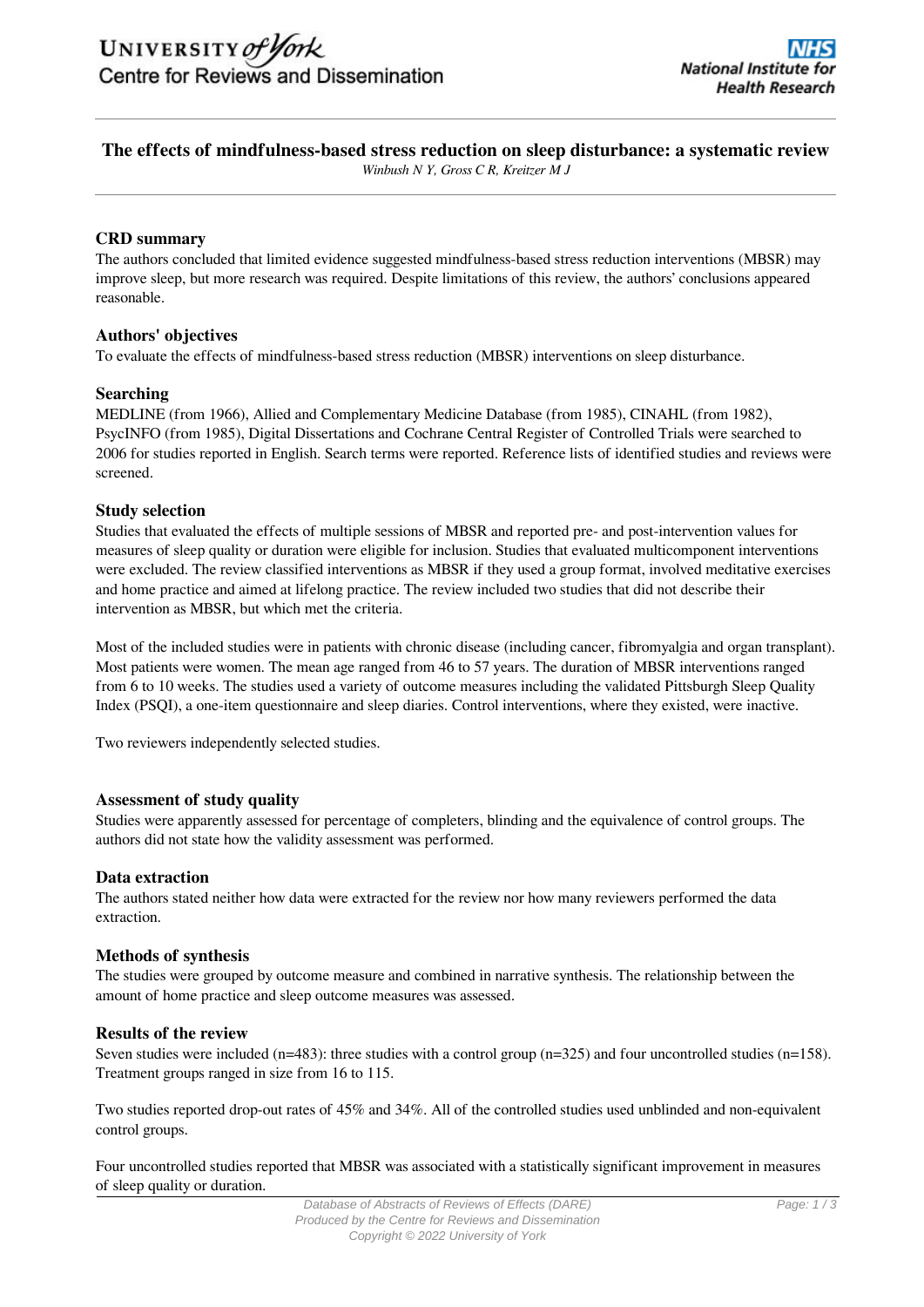

The three controlled studies reported no statistically significant difference in sleep measures between treatment and control groups.

Two of the three studies that assessed the relationship between the amount of home practice and sleep outcome measures reported a positive relationship.

#### **Authors' conclusions**

Limited evidence suggested that MBSR may improve sleep, but more research was required.

#### **CRD commentary**

The review question was stated and inclusion criteria for intervention and outcomes were defined. Inclusion criteria for participants and study design were broad. Several relevant sources were searched. Attempts were made to minimise publication bias, but no attempt was made to minimise language bias and so other relevant studies may have been missed. Appropriate methods were used to minimise reviewer error and bias during the study selection process, but data extraction methods were not reported. Some aspects of validity were reported. The decision to combine data in a narrative synthesis was understandable given the diversity of the outcome data, but no information was given about the magnitude of the treatment effect. Evidence was based on poor-quality studies, predominantly in participants with chronic disease and undefined sleep problems; it was, therefore, very limited. Despite the limitations of this review, the authors' conclusions appeared reasonable.

#### **Implications of the review for practice and research**

Practice: The authors did not state any implications for practice.

Research: The authors stated that there was a need for adequately powered randomised controlled studies that evaluated the effects of standardised MBSR interventions (and paid attention to the home practice element), used active control interventions, assessed standardised sleep measures and adequately described the type and severity of patients' sleep problems.

## **Funding**

Health Resources and Services and Administration (1DHP05168-01-00 (NYW0)).

#### **Bibliographic details**

Winbush N Y, Gross C R, Kreitzer M J. The effects of mindfulness-based stress reduction on sleep disturbance: a systematic review. Explore: Journal of Science and Healing 2007; 3(6): 585-591

#### **Indexing Status**

Subject indexing assigned by NLM

## **MeSH**

Anxiety /therapy; Depression /therapy; Health Promotion /methods; Holistic Health; Humans; Meditation /methods; Mind-Body Relations (Metaphysics); Patient Education as Topic; Quality of Life; Self Care /methods; Sleep Wake Disorders /etiology /therapy; Stress, Psychological /complications /therapy

## **AccessionNumber**

12008000011

# **Date bibliographic record published**

01/09/2008

**Date abstract record published** 02/09/2009

## **Record Status**